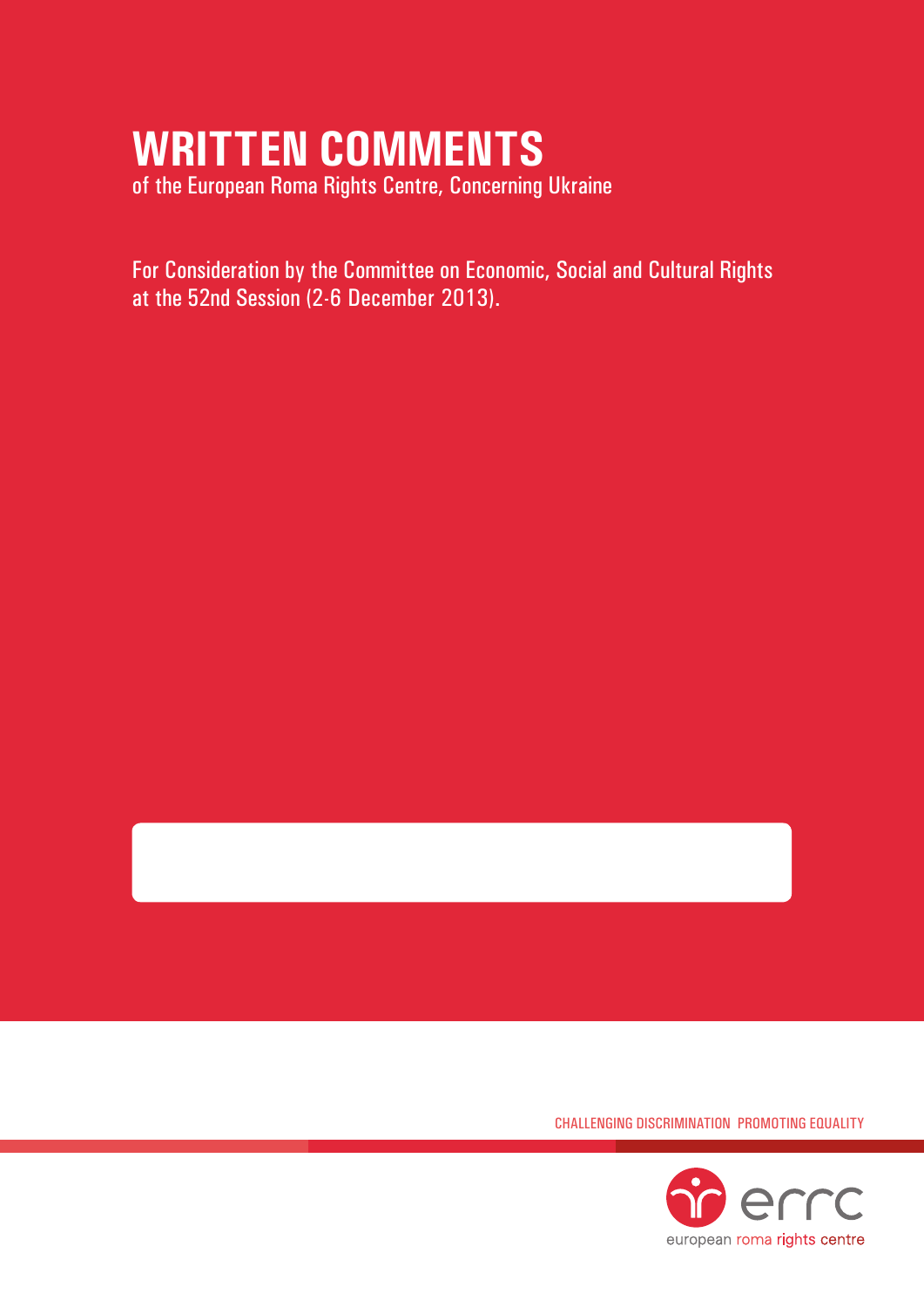# **tablE of contents**

| <b>Introduction</b>                                                                                                     | 3                       |
|-------------------------------------------------------------------------------------------------------------------------|-------------------------|
| Strategy on the Protection and Integration of Roma in Ukraine up to 2020 -<br>Articles 2, 3, 6, 7, 8, 9, 11, 12, 13, 15 | $\mathbf{3}$            |
| Lack of Personal Documents - Articles 2, 6, 9, 11, 12 & 13                                                              | 3                       |
| <b>Housing and an Adequate Standard of Living - Article 11</b>                                                          | $\overline{\mathbf{A}}$ |
| <b>Access to Education - Article 13</b>                                                                                 | 4                       |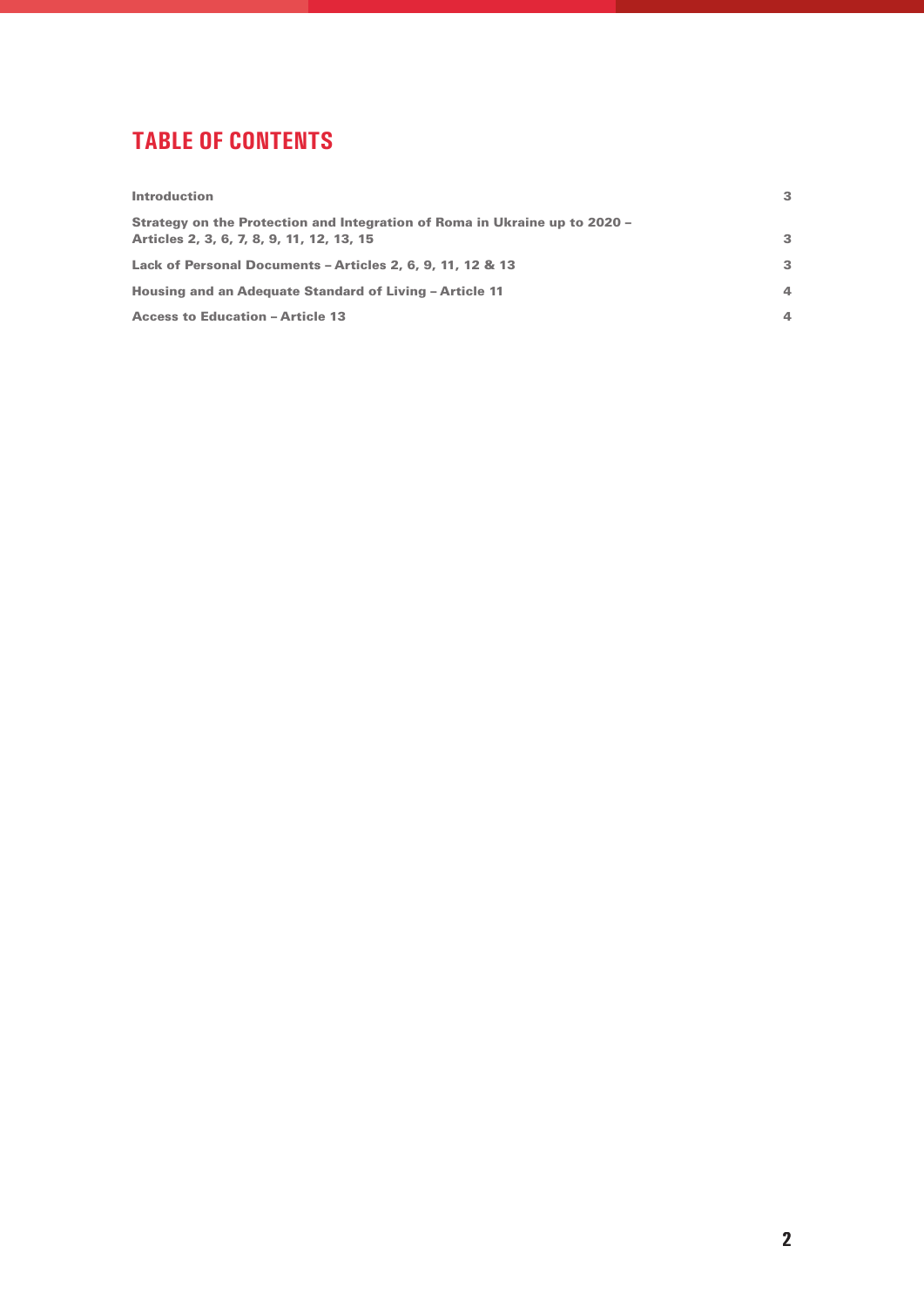## **INTRODUCTION**

This list of critical issues is presented by the European Roma Rights Centre (ERRC)<sup>1</sup> to assist the Pre-Session Working Group with country specific information on issues affecting Roma in relation to Ukraine's sixth periodic report (the State Report).

The population of Ukraine is about 45,453,000 people, among them 47,587 Roma, according to the 2001 census (the most recent official census data).2 However, unofficial estimates suggest that the number of Roma in Ukraine is between 120,000 and 400,000.3 The ERRC has worked in Ukraine for over ten years, and has documented widespread and systematic discrimination against Roma. Roma in Ukraine face many obstacles in accessing their rights, including in relation to education, housing, healthcare and employment.

## **Strategy on the Protection and Integration of Roma in Ukraine up to 2020 – Articles 2, 3, 6, 7, 8, 9, 11, 12, 13, 15**

While the publication of the Strategy on the Protection and Integration of Roma in Ukraine up to 2020 is welcomed, as is the National Action Plan on Roma Inclusion which was approved by the Ukrainian government in September 2013, to date no budgeting or monitoring plans have been made available in relation to the plan. While such a plan has the potential to have a very positive impact for Roma in Ukraine, without proper planning, involvement of Roma civil society organisations, and budgeting and monitoring, it is not likely to have a noticeable impact. It is also worth noting that collection of data disaggregated by ethnicity constitutes one of the core prerequisites for the elaboration of efficient anti-discrimination policies.

#### **Suggested questions to the Government:**

- Please outline in what ways the National Action Plan takes an evidence-based and rights-based approach, and how Romani civil society will be involved directly in the implementation and monitoring of the National Action Plan.
- Please provide details of what funding will be made available from the national budget for the implementation of a National Action Plan and which monitoring and evaluation mechanism will be put in place.
- Does the Government plan to introduce mechanisms for collecting data disaggregated by ethnicity (and possibly on other grounds)?

# **Lack of personal documents – Articles 2, 6, 9, 11, 12 & 13**

A two-year ERRC project in Odesa Region has shown that Roma are often unable to obtain personal documents, and that the lack of personal documents has had a severe impact on the possibility of enjoying many other rights, including the right to work, to social protection, to healthcare, and to education. The ERRC, working with Ukrainian lawyers, has noted that the arduous and costly procedure is often unclear and presents many obstacles which have a disproportionate impact on Roma. A low level of literacy and lack of money to pay official and unofficial costs when applying for documents create a deadlock. Lack of proof of registration of a permanent residence is also an obstacle, exacerbated by the fact that many settlements are not legally registered. For many Roma, the problem is long-term and is exacerbated by the fact that parents and other family members also lack personal documents.

- **1** The ERRC is an international public interest law organisation engaging in a range of activities aimed at combating anti-Romani racism and human rights abuse of Roma, in particular strategic litigation, international advocacy, research and policy development, and training of Romani activists. Additional information about the organisation is available at: www.errc.org.
- **2** State Statistics Committee of Ukraine, All-Ukrainian Population Census, available at: http://2001.ukrcensus.gov.ua/eng/.
- **3** European Commission, *An EU Framework for National Roma Integration Strategies up to 2020*, Brussels, 2011, available at: http:// ec.europa.eu/justice/policies/discrimination/docs/com\_2011\_173\_en.pdf.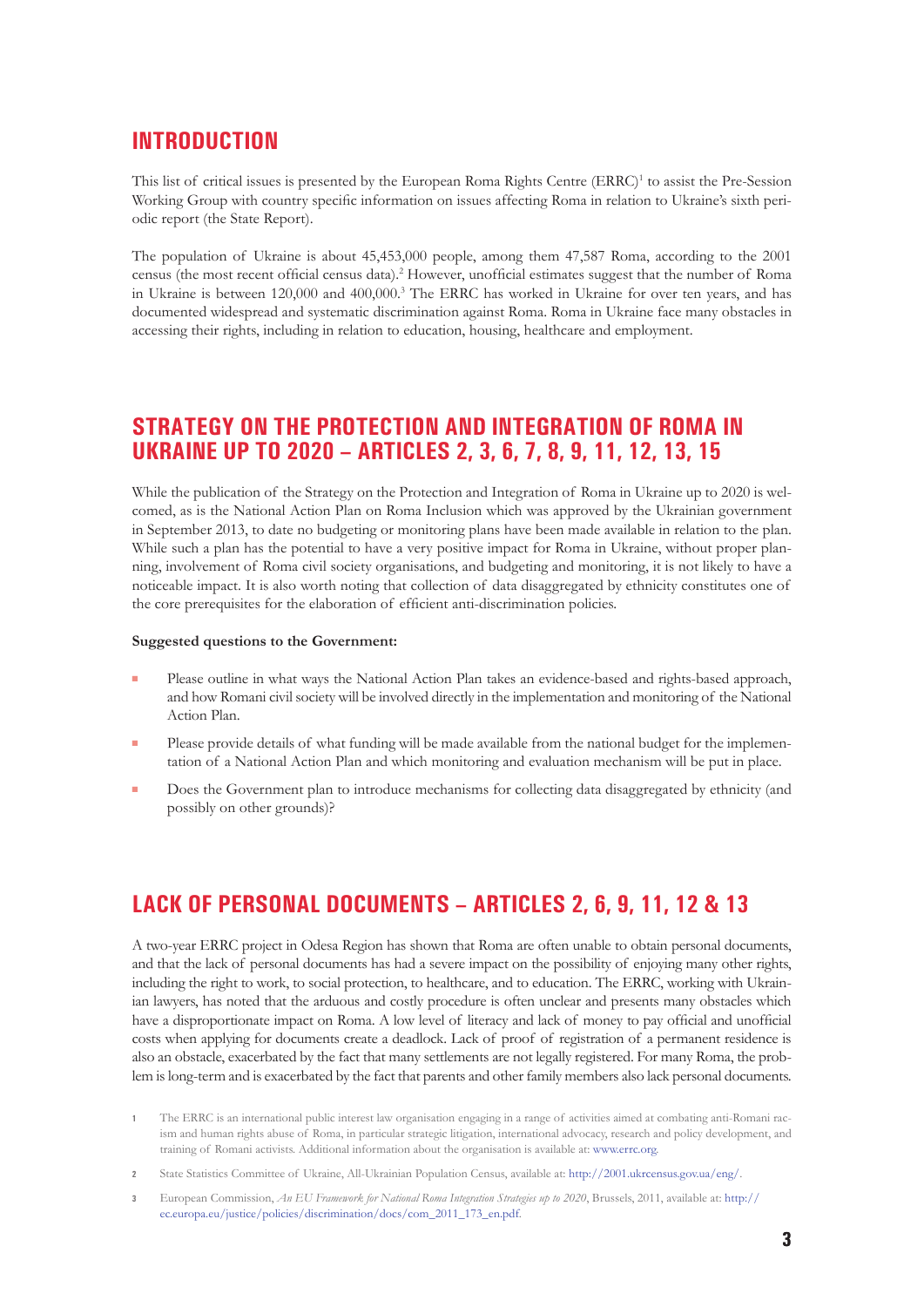The ERRC has been engaged directly with communities in mapping document issues and offering assistance and support to those lacking personal documents through a community paralegal project. A detailed survey<sup>4</sup> of 25 households in one community carried out in April and May 2013 revealed that out of 38 children, 18 did not have birth certificates. 18 out of 27 adults who participated in this survey did not have passports. For adults without personal documents, providing proof of one's identity is particularly difficult as the regulations on this are vague and unclear. In some cases, proof of school attendance is requested, even though many Roma have not attended school. For adults who need to establish proof of their identity, the process is extremely slow, time-consuming, costly and may involve going to court.

#### **Suggested questions to the Government:**

- What specific measures has the government taken or planned to facilitate access to personal documents and remove obstacles in this process for Roma?
- Does the Government have any plans in place to simplify the procedures for obtaining personal documents for vulnerable groups, including Roma?

# **Housing and an adequate standard of living – Article 11**

Many Roma live in substandard housing and in poor conditions. The situation is exacerbated by the lack of registration documents for houses, a situation which is often greatly complicated by the lack of other personal documents. In one ERRC survey of 25 households in Odessa region, seven lacked registration documents for their houses. Such a figure is typical of Roma communities in that area. In Uzhgorod region, many Roma communities have been threatened with eviction from their homes due to lack of registration documents. In 2013 two communities in Zakarpathia, including over 300 people in Khust and 147 in Uzhgorod, were threatened with eviction from their homes as these homes were not legally registered. This is despite the fact that the communities had been living on this land for several years, and had tried to register their land in the past. The legalisation process is complex and slow, and high costs involved make it inaccessible to many.

#### **Suggested questions to the Government:**

What measures has the government taken or planned in order to simplify the process for legalisation of land on which communities have often been living for several years, and to make this process affordable?

# **Access to education – Article 13**

Although there are some schools in Ukraine with fully integrated education, there are also many where Romani children are overrepresented in special education schools and at times educated in segregated schools. In these situations education outcomes are poor. The ERRC has visited one segregated school in Odessa region which teaches Romani children only. Although according to the teachers at this school the curriculum is the same as in other schools, learning outcomes are poor, and children rarely advance to further education or training. Other children are taught in a nearby school which is in a newer building. Children from the Roma settlement are automatically sent to the segregated school and the teachers in this school actively enrol Romani children to the segregated school. Ethnicity and social status both appear to be the main factors in maintaining segregation.<sup>5</sup> According to Ukrainian law education is free.<sup>6</sup> However, informal payments are required from parents in order to secure attendance in the non-segregated school.

- **4** On file with the ERRC. The ERRC has carried out small-scale in-depth surveys in communities and has begun working on document applications with those surveyed. As such surveys raise expectations among communities that their difficulties will be addressed, the ERRC carries out smaller scale research *only* when it is possible to begin working with the community immediately. However, similar issues with lack of personal documents have been observed across Odessa region.
- **5** ERRC field interview, Odesa region, May 2013.
- **6** The Law on Education. Article 6 para 1, available at: http://zakon0.rada.gov.ua/laws/show/1060-12.